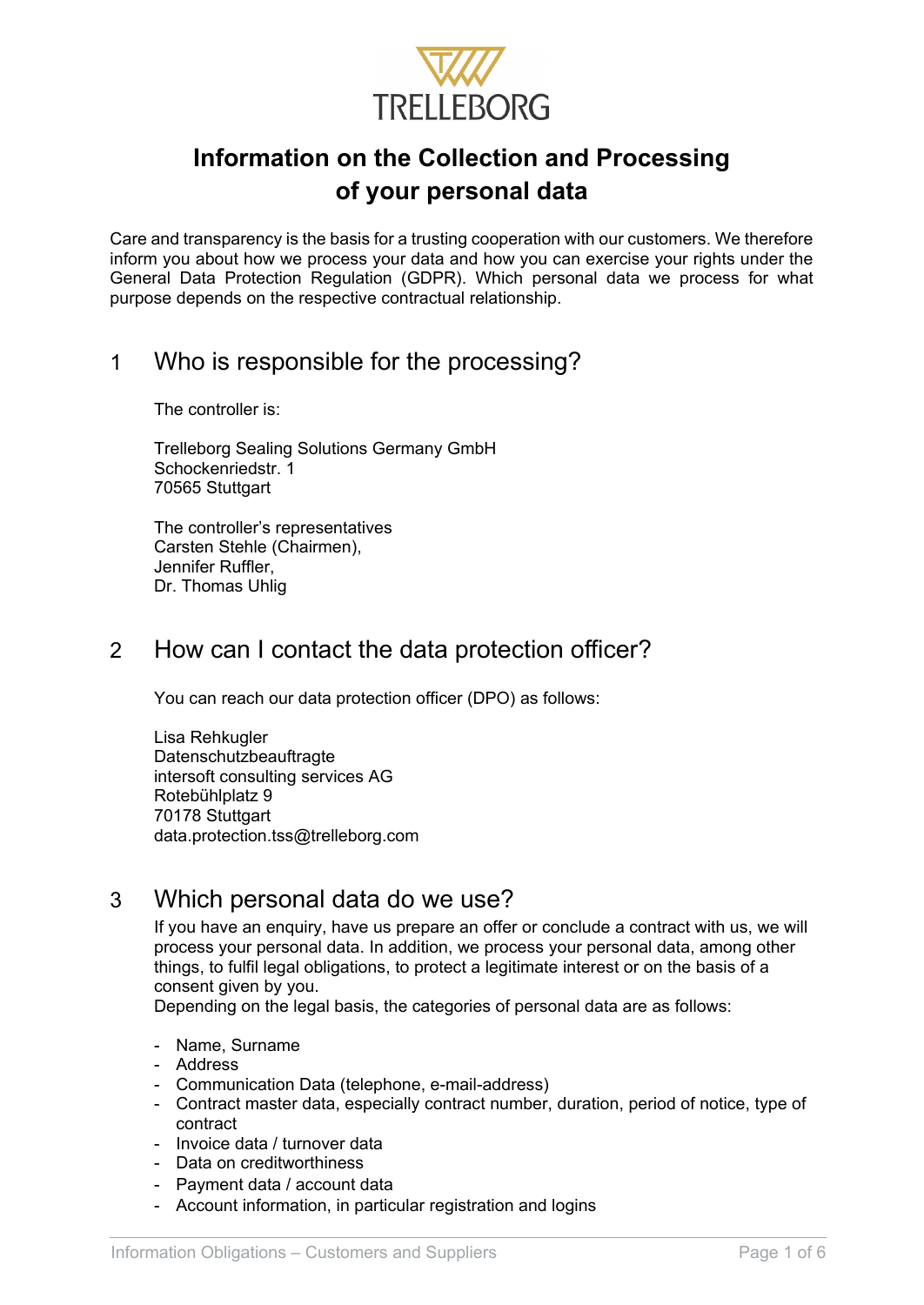

### 4 From which sources does the data come?

We process personal data that we receive from our customers, service providers and our suppliers.

### 5 For what purposes do we process your data and on what legal basis?

We process your personal data in particular in compliance with the General Data Protection Regulation (GDPR) and the German Federal Data Protection Act (BDSG) as well as all other relevant laws.

 $5.1$ **Data processing on the basis of a consent given by you (Art. 6 para. 1 lit. a GDPR)** If you have given us your voluntary consent to the collection, processing or transfer of certain personal data, then this consent forms the legal basis for the processing of this data.

In the following cases we process your personal data on the basis of your consent:

- Sending an e-mail newsletter
- Personalized newsletter tracking
- Market research (e.g. customer satisfaction surveys)
- Marketing and advertising of customer profiles
- Publication of a customer reference (name and picture)

### **For the performance of a contract (Art. 6 para. 1 lit. b GDPR)**

We use your personal data for preparation of offers, the execution of the order, a purchase contract, a treatment contract or rental contract as well as to reply to your requests.

Within this contractual relationship we will process your data in particular to carry out the following activities:

Contract-related contact, contract management, ongoing customer service, service center, warranty claims, receivables management, contract termination management.

#### **To fulfil legal obligations (Art. 6 para. 1 lit. c GDPR)**

As a company we are subject to various legal obligations. The processing of personal data may be necessary to fulfil these obligations.

- Control and reporting obligations
- Creditworthiness, age and identity checks
- Prevention of criminal acts

#### **On the basis of a legitimate interest of the controller (Art. 6 para. 1 lit. f GDPR)** In certain cases we process your data to protect our legitimate interests or that of third parties: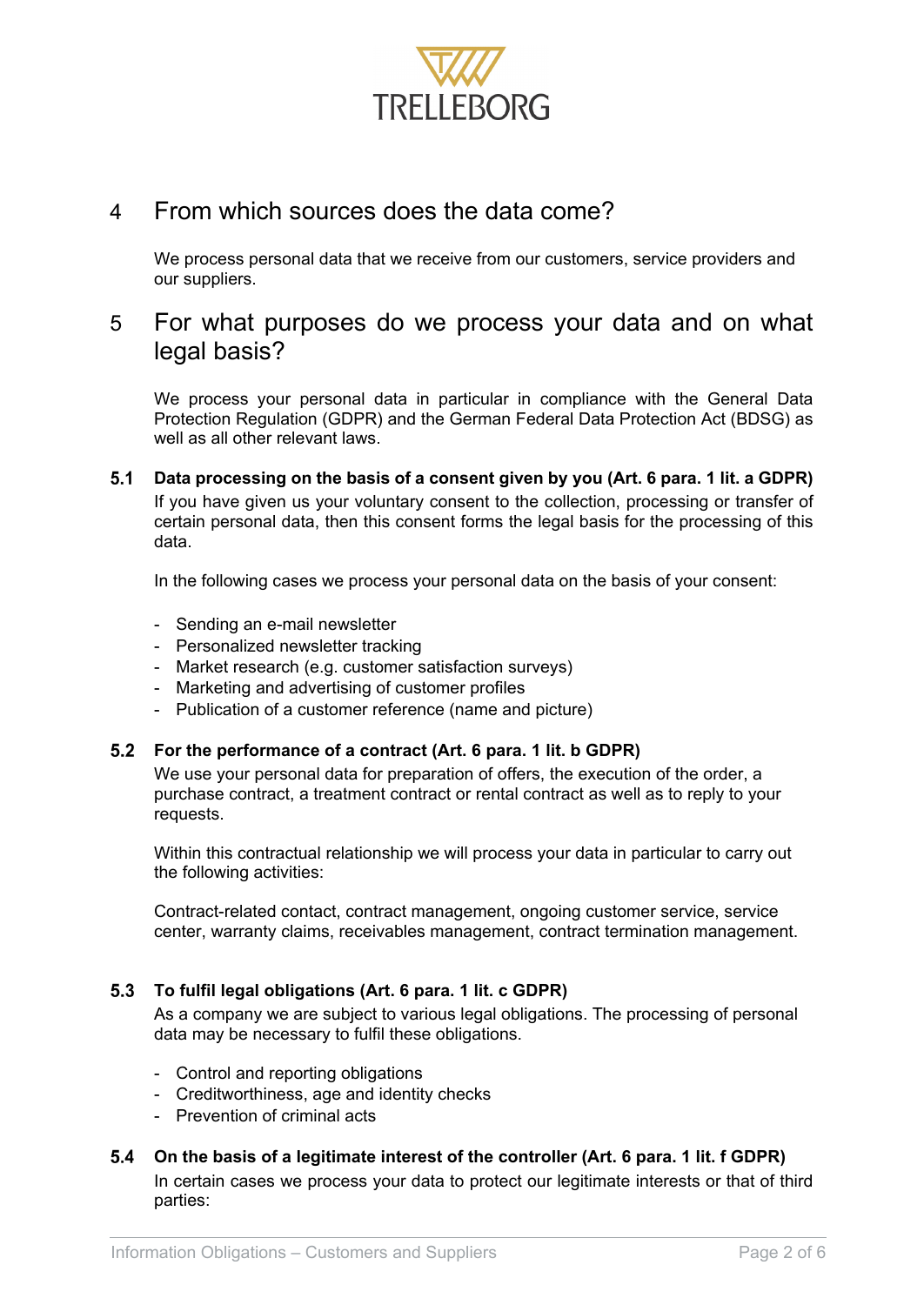

- Direct advertising and opinion research
- Central customer data management within the Group
- Measures for building and plant safety
- Ensuring IT security and operation

### 6 To whom will your data be passed on?

In order to fulfil our contractual and legal obligations, we will pass on your data to different public and internal places, as well as external service providers.

#### Companies within the Group:

The Business Area Trelleborg Sealing Solutions ("BA") maintains a centralized customer data management to which employees of affiliated companies with this BA have access in order to provide you with a full range of services from a single source. The BA companies can be accessed via this [link.](https://www.tss.trelleborg.com/en/contact/contact-form)

#### External Service Providers:

- IT service providers (e.g. maintenance service providers, hosting service providers)
- Service provider for file and data destruction
- Printing services
- Telecommunications
- Payment service providers
- Consulting
- Service Provider for Marketing or Sales
- Authorized dealers
- Web hosting service provider
- Letter shops
- Auditors and accountants

#### Public bodies and authorities:

Furthermore, we may also be obliged to transfer your data to other recipients, such as public authorities to fulfil legal notification obligations.

- Tax authority
- Customs
- Social insurance agency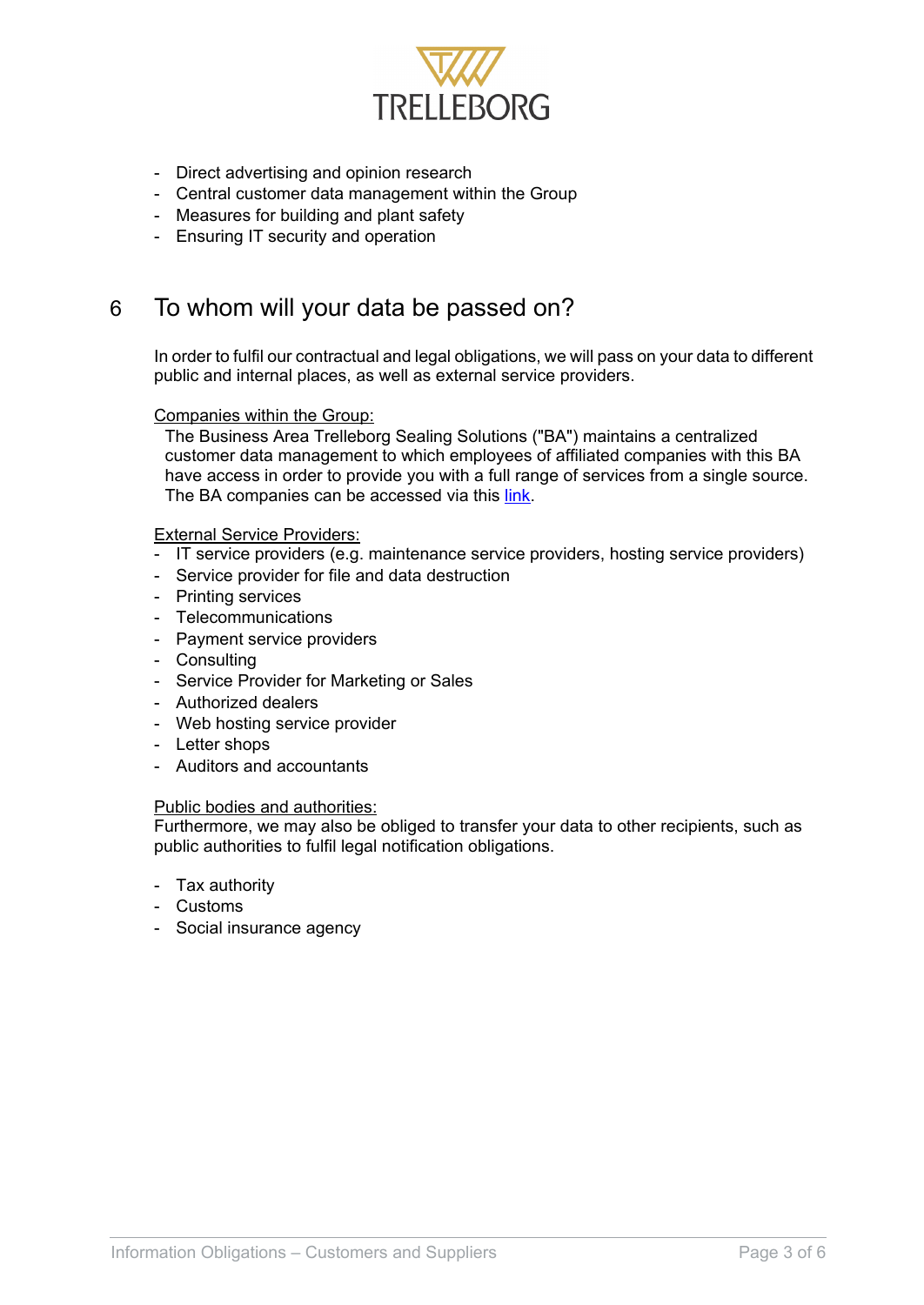

# 7 Will your data be transferred to countries outside the European Union (so-called third countries)?

Countries outside the European Union (and the European Economic Area "EEA") handle the protection of personal data differently from countries within the European Union. We also use service providers located in third countries outside the European Union to process your data. There is currently no decision by the EU Commission that these third countries generally offer an adequate level of protection.

We have therefore taken special measures to ensure that your data are processed in third countries as securely as within the European Union. We conclude the standard data protection clauses provided by the Commission of the European Union with service providers in third countries. These clauses provide appropriate guarantees for the protection of your data with service providers in third countries.

### 8 For how long do we store your data?

We store your personal data for as long as necessary to fulfil legal and contractual obligations.

If the storage of you data is no longer necessary to fulfil the legal or contractual obligations, we will delete your data unless the transfer is necessary for one of the following purposes:

- Fulfilment of commercial and tax storage obligations. Storage periods from the German Commercial Code (HGB) or the Tax Code (AO) are 10 years at the longest.
- Preservation of evidence within the framework of the statutory limitation provisions. According to the statute of limitations of the German Civil Code (BGB), these statutes of limitations can in some cases be up to 30 years, the regular statute of limitations is three years.

### 9 What rights do you have in connection with the processing of your data?

Every data subject has the right of access under Article 15 GDPR, the right to rectification under Article 16 GDPR, the right to erasure under Article 17 GDPR, the right to restriction of processing under Article 18 GDPR, the right to object under Article 21 GDPR and the right to data portability under Article 20 GDPR. The restrictions according to §§ 34 and 35 BDSG apply to the right of access and the right of erasure.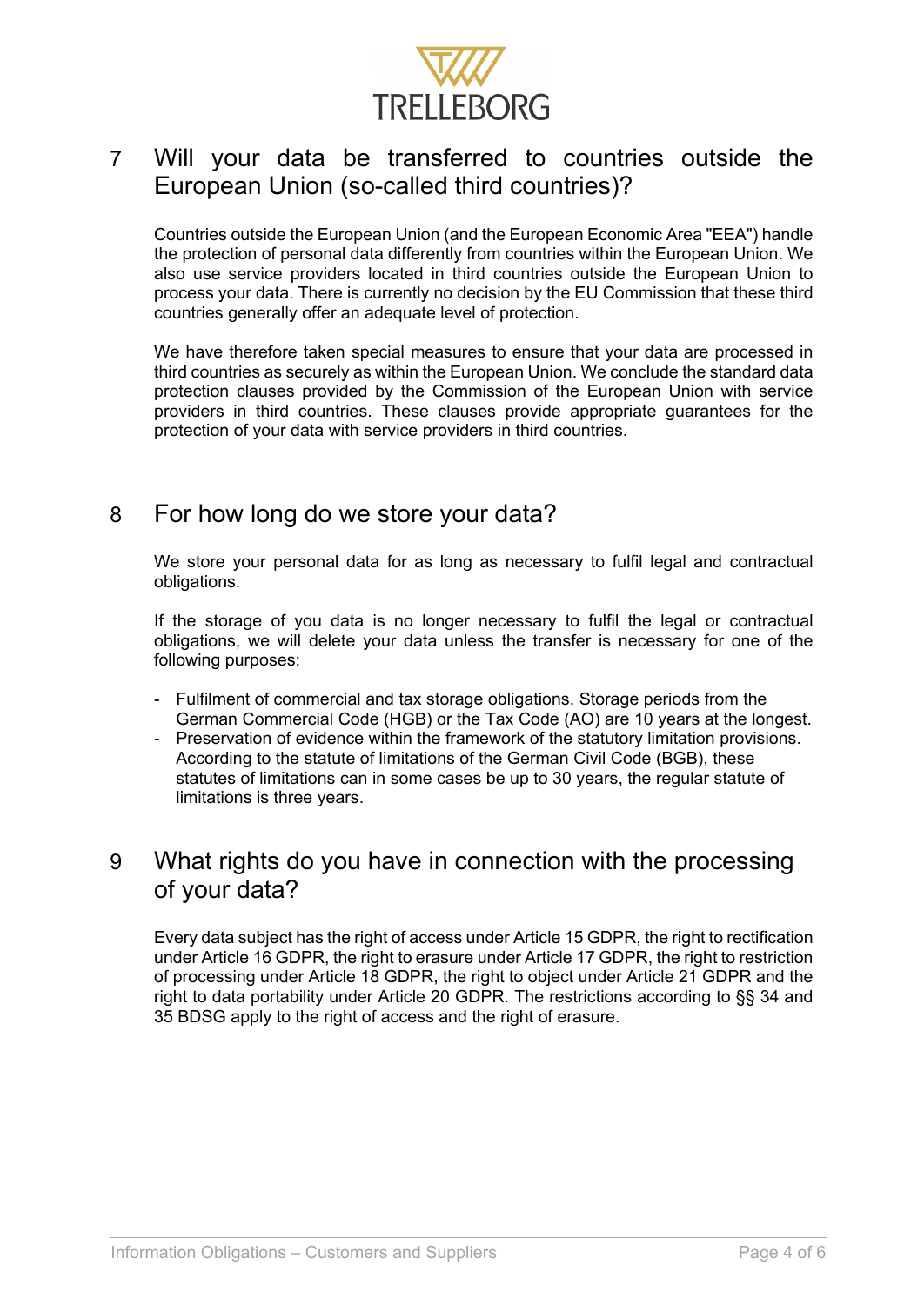

### 9.1 Right to object

You can object to the use of your data for advertising using electronic mail at any time without incurring any costs other than the transmission costs according to the basic rates.

#### • **What right do you have in the event of data processing for legitimate or public interest?**

Pursuant to Art. 21 para. 1 GDPR, you have the right to object at any time to the processing of personal data concerning you on the basis of Art. 6 para.1 lit. e GDPR (data processing in the public interest) or Article 6 para.1 lit. f GDPR (data processing to protect a legitimate interest), this also applies to profiling based on this provision.

In the event of your objection, we will no longer process your personal data unless we can prove compelling grounds for processing that outweigh your interests, rights and freedoms, or the processing serves to assert, exercise or defend legal claims.

#### • **What right do you have in the event of data processing for direct marketing?**

If we process your personal data for direct marketing purposes, you have the right pursuant to Art. 21 para. 2 GDPR to object at any time to the processing of personal data concerning you for the purpose of such advertising, this also applies to profiling insofar as it is associated with such direct marketing.

In the event of your objection to processing for direct marketing purposes, we will no longer process your personal data for these purposes.

#### **Revocation of consent**

You can revoke your consent to the processing of your personal data at any time. Please note that the revocation is only valid for the future.

#### **9.3 Right to information**

You may request information as to whether we have stored personal data about you. If you wish, we will inform you of the data concerned, the purposes for which the data is processed, to whom this data is disclosed, how long the data is stored and what further rights you are entitled to with regard to this data.

#### **Further rights**

In addition, you have the right to have your data corrected or deleted. If there is no reason for further storage, we will delete your data, otherwise we will restrict processing. You may also request that we provide all personal information that you have provided to us in a structured, current and machine-readable format either to you or to a person or company of your choice.

In addition, there is a right to lodge a complaint to the [responsible data protection](https://www.baden-wuerttemberg.datenschutz.de/beschwerde-online-einreichen/)  [supervisory authority](https://www.baden-wuerttemberg.datenschutz.de/beschwerde-online-einreichen/) (Art. 77 GDPR in conjunction with § 19 BDSG).

#### **Assertion of your rights**

To exercise your rights, you can contact the data protection officer using the contact details provided or the controller by phone +49 (0)711 7864-0. We will process your enquiries immediately and in accordance with legal requirements and inform you of the measures we have taken.